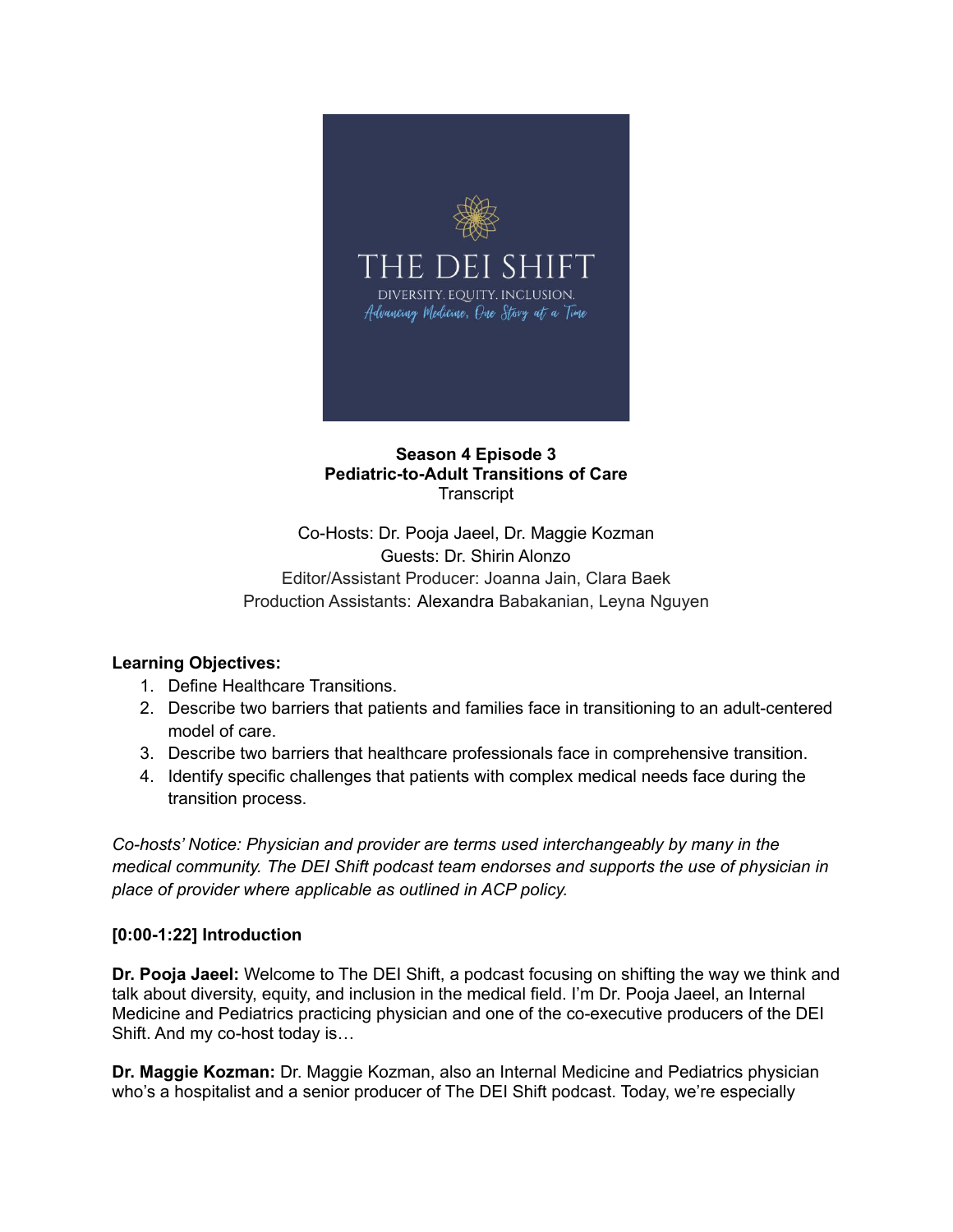excited as Med-Peds physicians who trained together in residency to bring you an episode on pediatric to adult transitions of care. This is a topic that we each separately gave a lecture on to our medicine or meds-peds colleagues during our fourth and final year of residency, because it's such a key topic for Med-Peds physicians. But also because we realized that there was a curricular gap in this area, especially when it came to training adult physicians how to prepare for receiving youth transitioning from pediatric care to their adult practice.

**Dr. Jaeel:** Yup. And transitions between pediatric and adult healthcare can be one of the most trying, disorienting, and health destabilizing things a young person and their caregivers experience. And while there are some tried and true strategies of how to transient well, they're not really widely known or implemented for a variety of reasons.

## **[1:22-2:31] Introducing Guest Dr. Shirin Alonzo**

**Dr. Jaeel:** Speaking with us today about this topic is Dr. Shirin Alonzo. Dr. Alonzo is a Med-Peds trained physician with a unique neurodevelopmental specialty who currently wears multiple hats and delivers primary care for people of all ages in multiple settings. She has a focus on special needs and complex care pediatric conditions. She has a Master's in Public Health with a focus on family and community health. When she isn't practicing medicine, she enjoys surfing, oil painting, playing basketball, and spending time with her fur babies Buffi and Snowie.

**Dr. Shirin Alonzo:** Thank you guys so much for having me. I'm very excited and it's an honor to be here and share my passion with you and all of our listeners.

**Dr. Kozman:** Thank you so much for being here. We're so excited to learn from you and talk about this topic with you. Would it be okay with you if we all refer to one another using our first names during this conversation?

**Dr. Alonzo:** Yes, that would be fine. Just so you know, pronouncing my name is Shirin, or "Sherin," if that's more comfortable for you, I know it's a hard one to pronounce.

**Dr. Kozman:** Perfect, thank you so much!

## **[2:31-5:01] "A Step in Your Shoes" Segment**

**Dr. Kozman:** Well, before we dive into pediatric-to-adult transitions, Shirin, we like to ask each of our guests on The DEI Shift to share something with our listeners about themselves. And this can be something like a hobby, a favorite food, a meaningful experience that helps us get to know you and your background a little bit better and flex our cultural humility muscles. And we call this our "Step in Your Shoes" segment. So, what would you like to share with us today?

**Dr. Alonzo:** Yeah, that's a really wonderful question. And I'm glad you guys are incorporating that into our segment today. Um, so I grew up culturally both with Persian culture and Latino culture. So I am half Iranian and half Venezuelan. And right now is actually Persian New Year time so it's something very special to millions of people around the world and it aligns with the spring solstice. So for us, it's a new year, so happy new year and it lasts a couple of weeks. Uh, similar to different cultures, we do a different kind of activity each day or have a different food each day. So the night before new year's, we'll usually have fish and rice with certain herbs and that's to mean, you know, rebirth and a new meaning. So, there's a lot of meaning and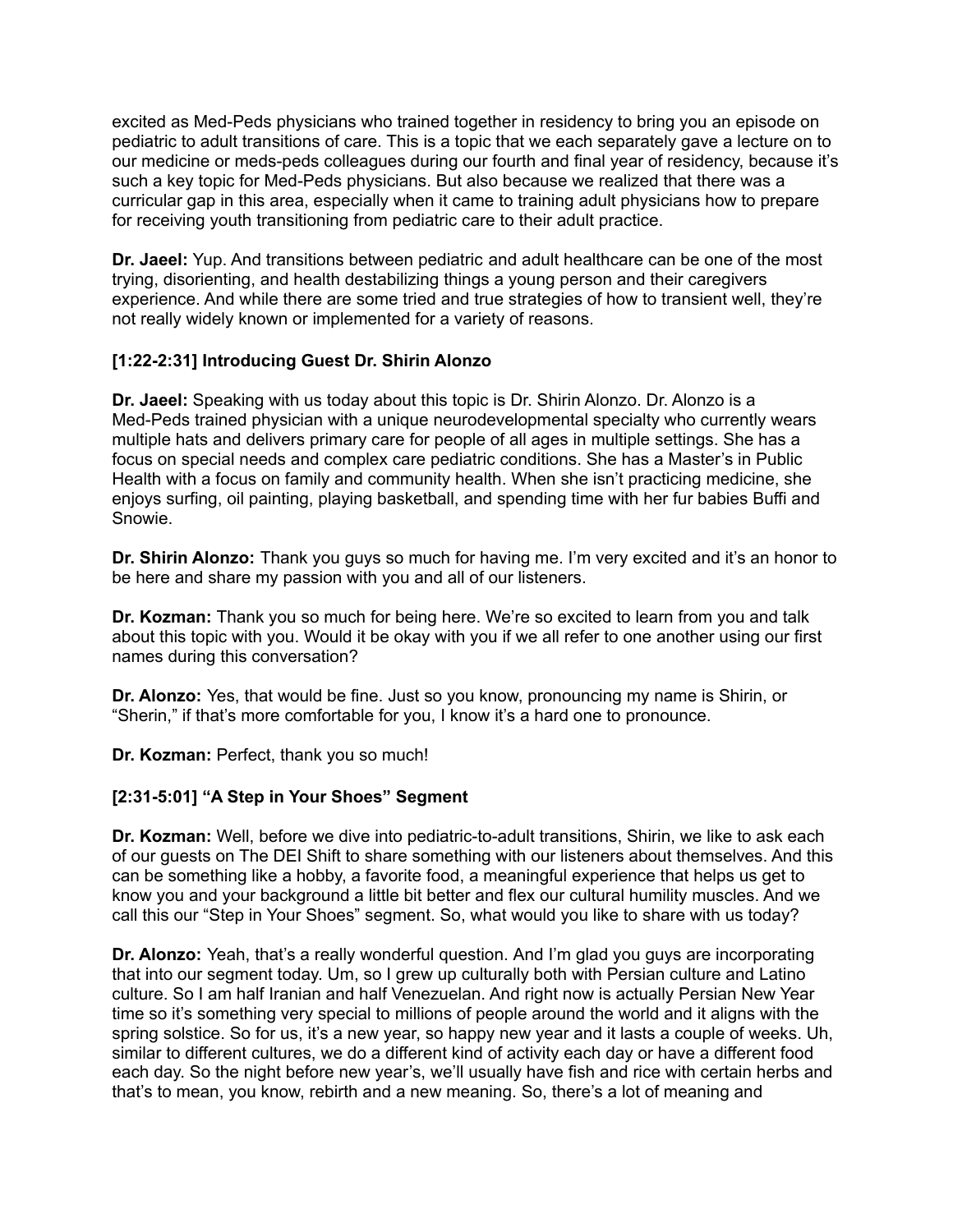metaphors and symbolism within the new year. So that's something we're doing right now. And a part of the new year is visiting our elders so anyone older that you. You kind of take turns and go a round and you receive something which is usually like money and either like a some kind of ancient book, whether it's a religious book, or a poem book, um you'll get money from it as a good faith and a good luck for the upcoming year. So that's something that we're celebrating right now. So, for everybody it's a new season or a new year.

**Dr. Jaeel:** That's so beautiful, thanks for sharing. How do you say, "happy new year"?

**Dr. Alonzo**: There are a couple of different ways, but the easiest would be "sala nomo bora."

## **[5:01-11:05] Transitions of Care Definitions**

**Dr. Jaeel:** Alright, so let's dive into our discussion today because there is a lot to cover, uh, Shirin, we'd like to start off with some definitions. So, can you please tell us how transitions of care is defined? What is it defined as, and just more details about the special needs and complex patients that you work with?

**Dr. Alonzo:** Yeah, there's a lot of different definitions out there. So we'll focus on a couple just to streamline the conversation today. When we talk about transitions of care, that can be applied to a lot of different things, but our focus today is really the transition of care from the pediatric health care system to the adult health care system.

The Society of Adolescent Medicine, they define transition for adolescents with medically fragile conditions as a purposeful, planned movement from child-centered to adult-oriented healthcare systems with the optimal goal of providing healthcare that is uninterrupted, coordinated, developmentally appropriate, psychologically sound and comprehensive.

Each of these keywords is actually critical, but the other thing that's really confusing is how do we define these patients, right? How do we define "difficult"? What is a patient with a special need? What is a patient with a complex care issue? You know, how do we choose and who defines it and what is meant by it? So, for example, the Federal Maternal and Child Health Bureau, they actually have a specific term for this population and they're called CYSHN, so Child and Youth with Special Healthcare Needs. And they're defined essentially by, it's a very kind of general definition, so these children are at increased risk or already have a chronic physical, developmental, behavioral, or emotional condition.

And they also have to require health and health-related services of a typical amount beyond what general children without these conditions need. So that's also another very broad definition, right? And then if we look at well, how do people in medicine define medically fragile? Like when we want to give them home health services or give services in the clinic, what is a medically fragile person, right? Well, we think of it in practice as you know, a non-ambulatory patient that has a medical condition that warrants 24-hour nursing care. So it's somebody that you can't do things on their own, but not just can't move right. They need help having certain expertise and experience whether from a home health nurse or physician, etc. That's kind of the agreed upon definition of medically fragile.

So I know our podcast today is going to be about how we do that for these complicated pediatric patients, right? Because that's the definition of a transition of care. That's the goal of a transition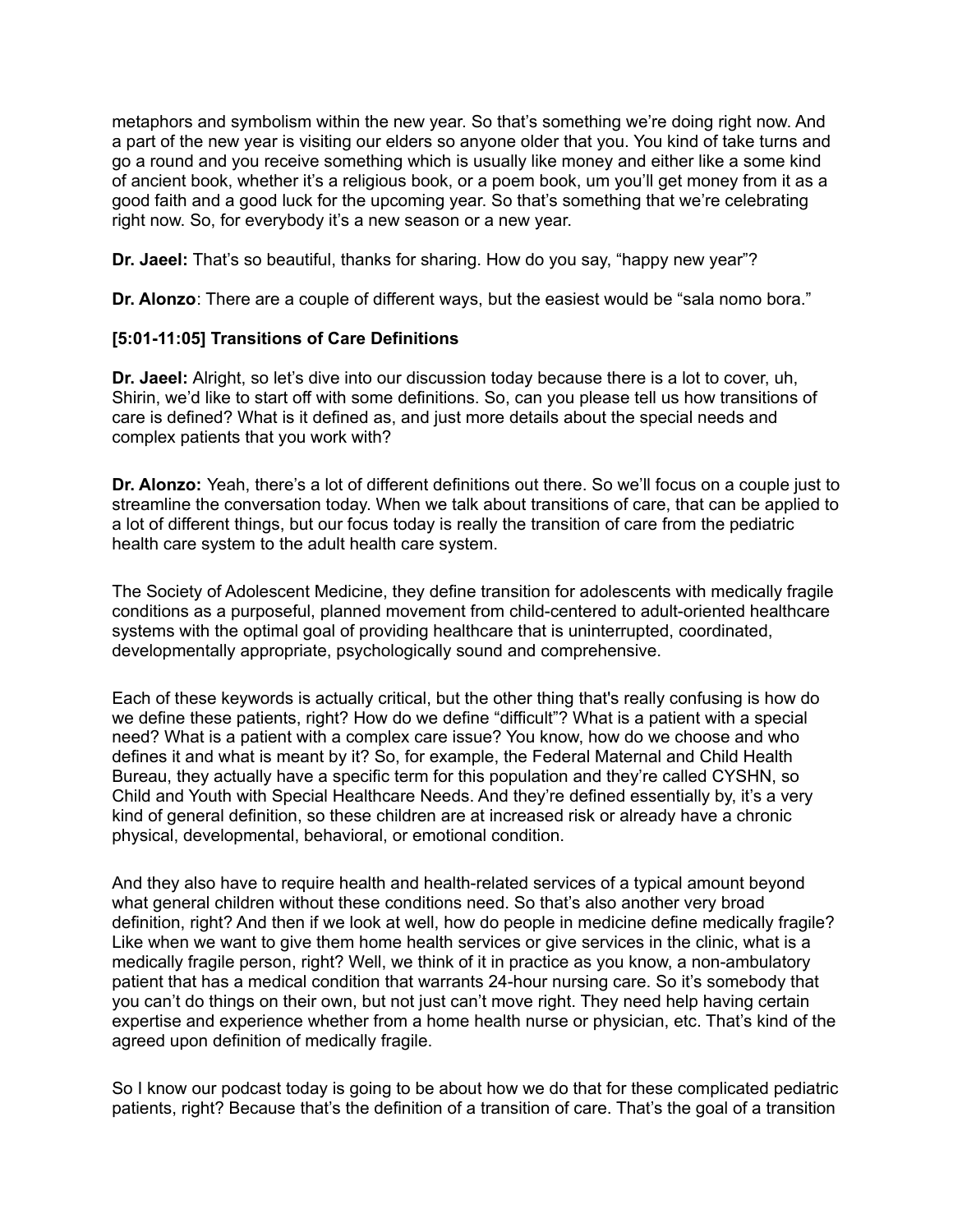of care. Is this even possible? If it's possible, what needs to be done and what's happening today?

**Dr. Kozman:** Absolutely. Yeah, I mean you bring up such great points and that definition itself, each one of those adjectives or descriptors before, the end result of equitable care, is an opportunity for inequity, right? And for difficulty in transition and important medical information to fall through the cracks during a transition period. And all of these things that we're talking about are applicable to all patients transitioning from pediatric to adult care models, but more exponentially difficult for patients who have complex care issues, special needs, or fall into any one of those definitions that you described for us.

## **[11:05-20:05] Challenges Regarding Transitions of Care for Medically Fragile Populations**

**Dr. Kozman:** So, now that we are more familiar with some of those terms and the process and the patient populations you addressed, can you tell us why this process can be so challenging, especially for medically fragile patients?

**Dr. Alonzo:** Yes, there are a lot of answers to the why, but I'm going to really focus on four different things.

So, the first thing that I already alluded to is that there's really no single definition. And if we don't have a single definition, then we're going to have a lot harder time defining what the goals are, defining how change is made, because we always need metrics, which are based on definitions in order to assess if we are making change. Right? So typically data and evidence is what drives decisions and data and evidence is collected based on definitions and metrics. So if we don't have a specific definition that we can all agree upon, then how are we going to make change when we cannot even show how important it is to make change for this population? So the simplest thing is why is this complex is we can't even agree on definitions that make sense clinically and financially. And so really the number one issue is, well, let's try to figure out a definition that works well, it encompasses many things, but that is specific enough where goals can be achieved and attained and measurable. There are a few clinics for medically fragile children who transitioned to adulthood, um, in this country. And you can Google this, each clinic uses a different definition, different qualification eligibility to be in that clinic. So, for example, you know, one of the clinics that I work at, our patients typically need to have at least one technology dependence and two to three minimum of two to three different chronic diseases affecting different systems. But there's other clinics and other lifespan clinics that we do also have in our town for specific chronic illnesses, like cerebral palsy, which is a lifespan, but you need to have cerebral palsy and a few other factors to be in this clinic. And then we also do have clinics specifically for Down syndrome, for example. So if we're going to create or develop a clinic, we can't use the broad federal definition, right. So then the idea becomes us as providers, if we're going to create a structure for them, what definition do you use? So that's a really complicated answer to your question, but the first part of it is the definition; it's really critical. You have to define what the patient population is, so that you can decide the next steps.

**Dr. Jaeel:** Can I ask a quick follow-up question: In your experience with these different definitions and different clinics, doing different things, is it that the definition expanded per clinic based on like patient advocacy or is it kind of predetermined by the clinic before they start, and that's the patient population that they admit, like, how does that even come about and does it ever change?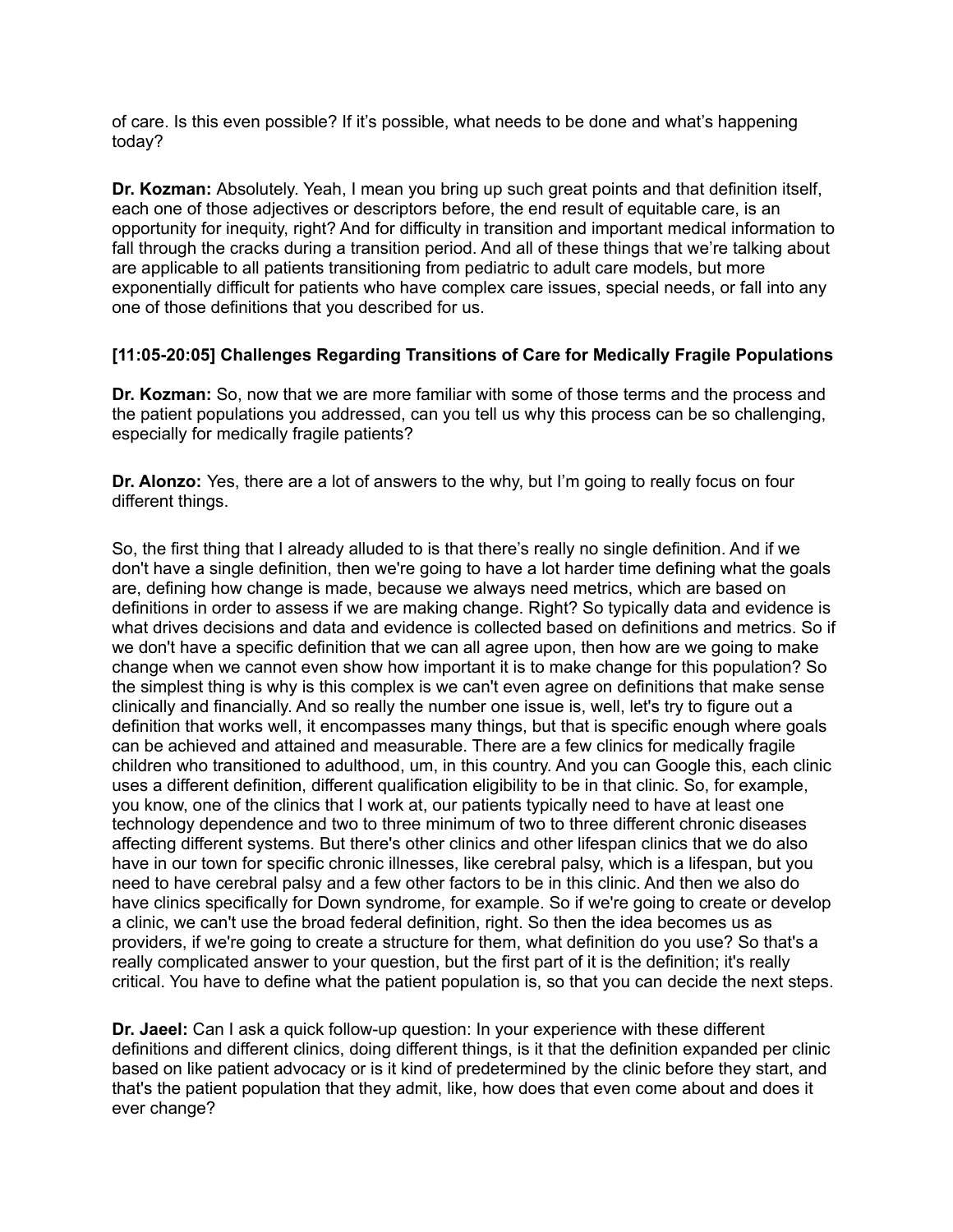**Dr. Alonzo:** Yeah. And that's an awesome question. You know, there's so much being done in this country. But it's so fragmented. The clinic that I work in specifically that is for complex care, special needs has stringent definitions because it's run by a pediatrician. Now, when I became a part of the team, I'm an internist and a pediatrician. So I actually focus on the adolescents and accept patients that are much older in their mid twenties and those are my patients, right? So a lot of it is actually about morphing into a clinic that meets patients needs, but really it is provider-driven in terms of the expertise, comfort level, especially for this patient population.

Oh, I'm going to say the other, um, reasons for this being so complex is the patients, right? The patients are so complex. These patients require a lot of different, not just medical needs in terms of clinical needs, but also social needs, financial needs. So they really use a lot of public, um, assistance and public resources as well as the private, if they have them. And so these patients are complicated. They could live at home with their biological parents, but as you know, a lot of these patients also end up in the foster system because they are at higher risk for abuse. And so they may be in the foster system or they may live in group homes, they may be adopted. I mean, their social situation is so much more complex than a you know what, you know, a non medically fragile, complex care child. And these patients didn't have a lot more needs, right? So these patients usually are in wheelchairs or they have a G-tube or feeding pump, you know, the more severe will have a trach, you know, with the machine they need, you know, the parents and families initially need a lot of nursing care to help them.

But, you know, what's so fantastic about this patient population is these parents of these patients end up becoming like mini doctors. It is, they really know how to take care of their child so much better than anybody else can. And anytime the parent tells me no, you know, Dr. Alonzo's something is wrong. I say, I believe you, because you know the process, you know what you're doing. You've been doing this for 20 years. Right? And that's really another big difference. These, the parents have to coordinate multiple specialties for these patients. They have to coordinate multiple DME orders, so durable medical equipment orders. How do we get a case manager? Do I qualify for SDG&E medical allowance? And the thing is, as physicians, we think we don't need to know this stuff because in medical school, the focus is pathology, physiology need to be a good doctor. Well, that part of being a complex care physician is the easy part, right. So for me, managing the G-tube, modifying the feeds, you know, thinking of preventative medicine, that part's the easy part and it takes me minimal time. The part that's hard is everything else that doctors aren't trained for, that a lot of doctors don't have an interest in, I guess they think, oh god paperwork, paperwork, which is great. But the thing is you don't have to do it all. Okay. You just need to know what needs to be done.

I just need to make sure I understand it, that if we all have together, so that even makes this patient population more complex. And finally I'll touch on because I know we don't have a lot of time and I told you I can talk about this, like for hours.

**Dr. Jaeel:** Yeah, seriously.

**Dr. Alonzo:** The last part is that this is a really complicated financial situation, okay. So specifically for this patient population, it's even more complicated than usual because they're going to qualify for a lot of different things because they do have disabilities.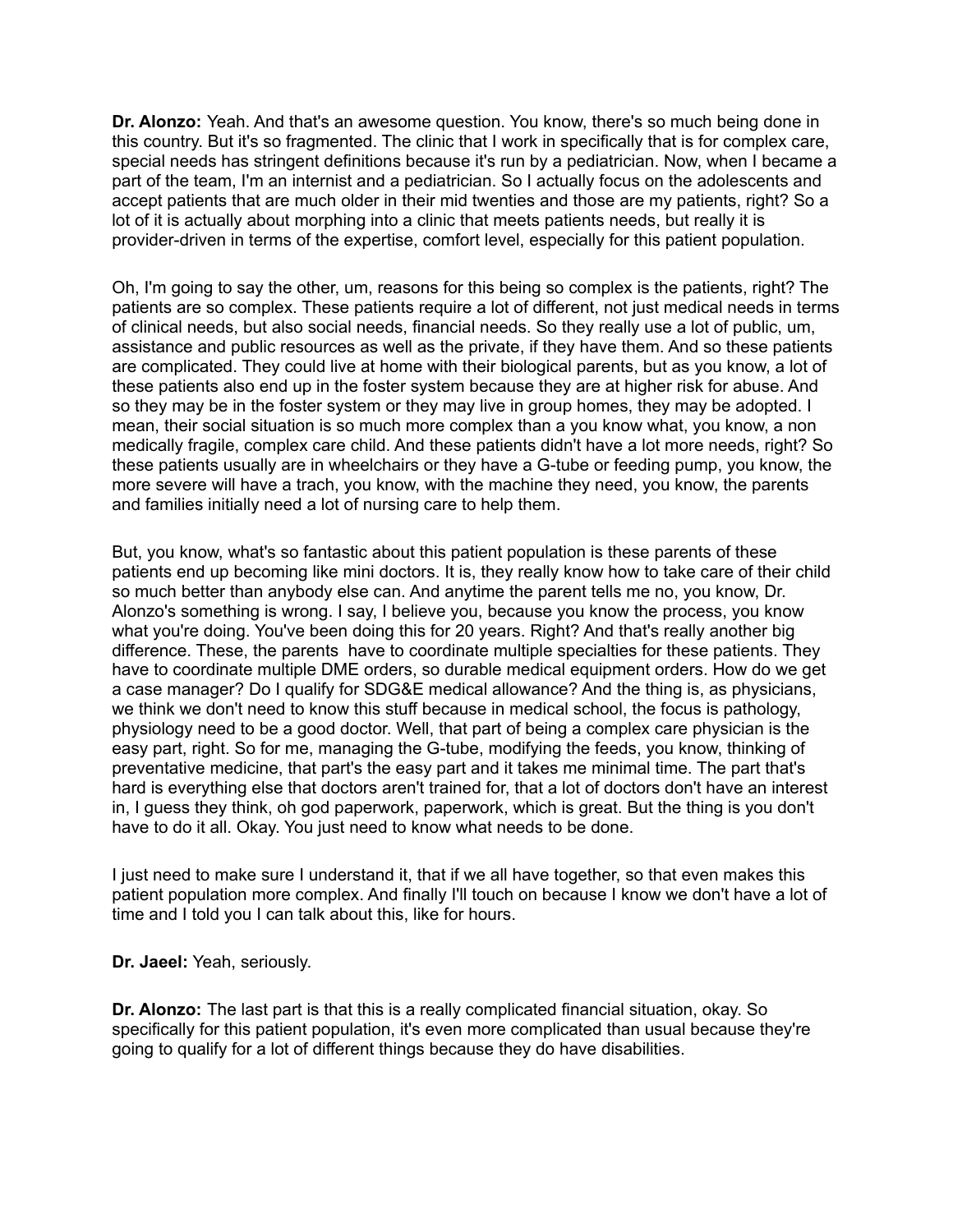So, you know, the healthcare resources that these patients qualify for are significantly different when they're a child versus when they're an adult. And remember, this is just by date of birth, okay. They're not using development or everything else that even goes in their definition as the cutoff for financial reasons, right. Insurance companies and the programs decide that, okay. So that's where we have a gap in clinical and financial goals, okay. Now these age definitions based on date of birth may have made sense 50 years ago, but they do not make sense today. So why are we not shifting the way we think about this patient population and why are we creating this gap that just continues to expand? You know, our technology, we have so much advancement in medicine. Medically fragile children are living much longer. And all of us, I know, have had experience with this patient population because there's just so many more patients that have medically fragile conditions. So why is the system not adjusting, right? And that goes back to the other reason this is so complex is because of how medical institutions are reimbursed by financial institutions. That's the biggest thing, okay?

So in, for example, in California, we actually have over 40% of our children are Medi-Cal eligible and that's going to be based on poverty level income, or it's going to be based on certain disabilities. There are criteria, but think about it, about half of our kids in our state alone, which is heavily populated, are eligible for Medi-Cal, okay. So we have an opportunity there, right? So if our kids qualify for Medi-Cal, well okay, great. So until what age, right? So in California, these patients on certain Medi-Cal programs, it can be a lifespan [program], but the specific Medi-Cal program for these patients, it falls under an umbrella called CCS or California Children's Services. And currently that age cutoff is 21. So if any of you have ever had a patient that is with CCS, which the majority of these patients are, okay. Before they turn 21, it is a nightmare. We have to figure out what insurance are you going to have after 21? What are you going to qualify for? What adult providers is going to be okay treating you because my clinic doesn't accept this other insurance or, okay, what about these diapers? Where are they going to come? Like, why are we, why are we chaos?

**Dr. Jaeel:** And it's funny because the definition you talked about before, I mean, the terms were like purposeful and planned. So, we have to, this definition seems very ideal for the chaos that runs on the ground.

**Dr. Kozman:** It is not true to experience, that's for sure. We're chuckling as you're talking, Shirin, because both of us have, and still, continually are dealing with this, like you.

**Dr. Jaeel:** Oh, my gosh.

**Dr. Alonzo:** That's just the tip. You know, I'm just giving you a little sprinkle because those are some of the reasons why this is so complex.

**Dr. Kozman:** Yeah.

#### **[20:05-21:28] Six Core Elements of Health Care Transition**

**Dr. Jaeel:** It's so many. And I mean, I guess the next natural question is, okay, where do we start? Like, how do we even start parsing this process? And I think one of the things that, uh, at least we were taught when we were covering this topic in residency and some of the brief curricular notes about this is the six core elements of transition. So it's a model that's been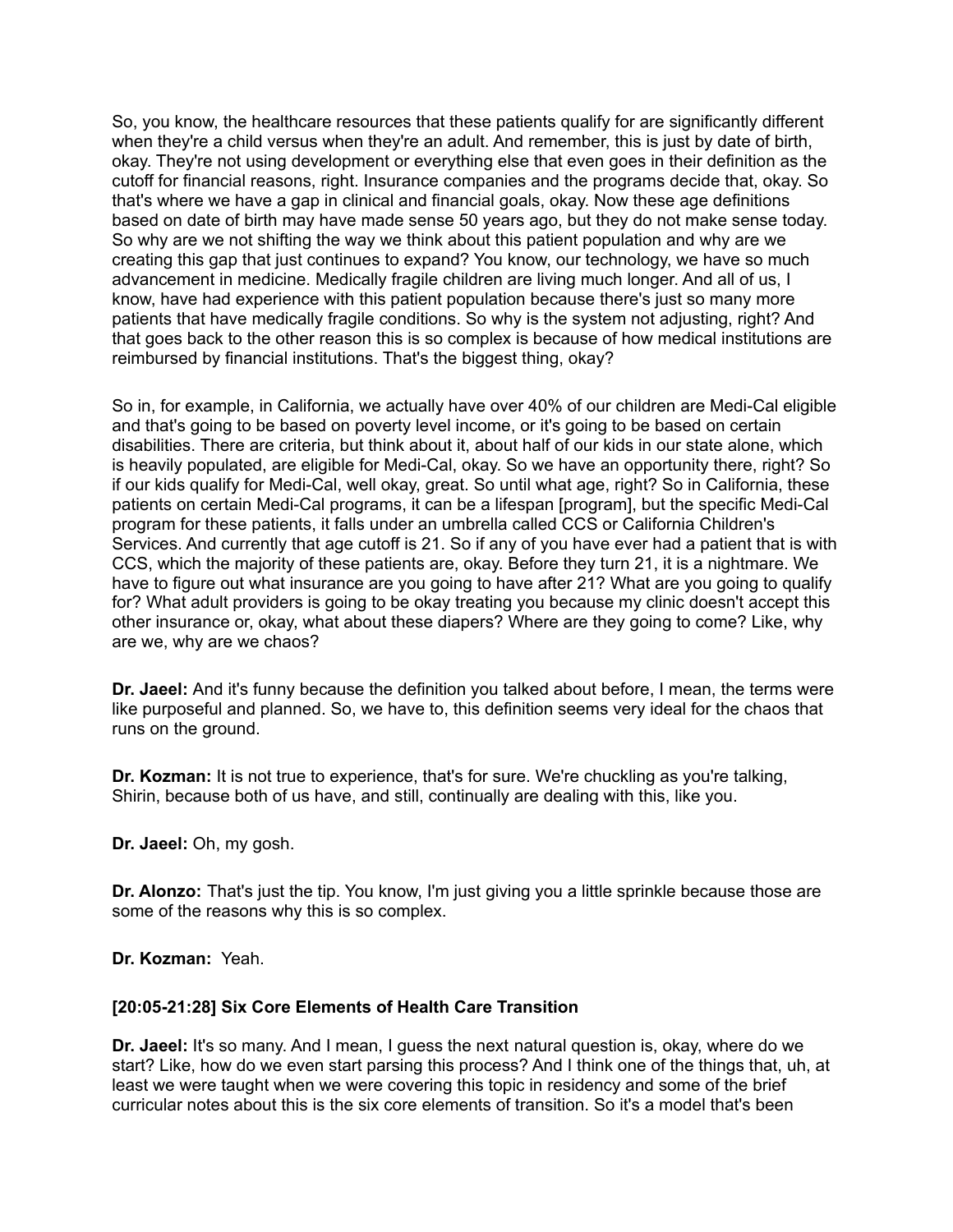highlighted in the 2018 clinical report on healthcare transitions that was co-sponsored by the ACP, the AFP, and the AAP, so the organizations for internal medicine, family medicine, and pediatrics, respectively.

So for those who haven't seen this model before, it's an approach that identifies some of the basic components of a successful transition and then proposes a series of steps to actually implement that transition. So my question to you is, in your experience, is this actually happening on the ground? How feasible is it, and are there any practices that are using the whole thing from start to finish?

**Dr. Alonzo:** Well, I think, um, you and all our listeners probably know the answer to that question by now. Yeah. You know, what's so great is over the last 10 years, the whole, the first step is always awareness and that's kind of where we're at in, I think, our country in dealing with transition, right. We're not quite there at the implementation phase.

I have my own opinions on why and a big part of that has led to financial structure, right. There is no reimbursement based on like how well do you transition and there's no measure for that, right? So, well, where on the metrics does complex care transition fall? Nowhere. So why are we, why is anybody incentivized to implement ideas? They're not, right? Nobody in this field of healthcare business, right, does things without being properly financially reimbursed, no matter how good their heart is, right. But policy comes from data, definitions, measures, et cetera. That takes years, right.

### **[21:28-25:26] Improving Transitions of Care on an Individual Level**

**Dr. Alonzo:** So what can you do today? That was your question, right? What can we do now? Well, we'll save future change for later. So for now, what can we do now in this chaos, right? So there's a lot of things you can do personally on the individual level that will affect systemic change later.

So the first thing you can do as a med student, as a trainee, even as a physician today, no matter what your field is, in adult medicine or pediatrics, because you do have patients that are medically fragile even if you're in a sub-specialty, you really need to assess your current healthcare system, especially your current primary care healthcare system because these patients need a medical home. They need a primary care doctor that understands their needs, has time for them, and is able to coordinate their care. So understanding, what is your system right now? Do we have what this person, this patient needs, right? So no matter what level of training you are, if you can figure out what health insurance right now, in today's day, does my patient qualify for? What makes them eligible? Is it their condition? Is it their age? Is it their financial structure? You might not think this matters as a physician, but it does. It's the crux of understanding the healthcare system and how to advocate for your patient.

And me as a Med-Peds physician, I look at myself not as a doctor. I look at myself as an advocate with medical expertise. And how do you become an advocate? By understanding your current system, figuring out the gaps, and offering reasonable solutions to make change happen. But then, after you've assessed for yourself, and I do this everyday. It comes with time, right. It comes with experience.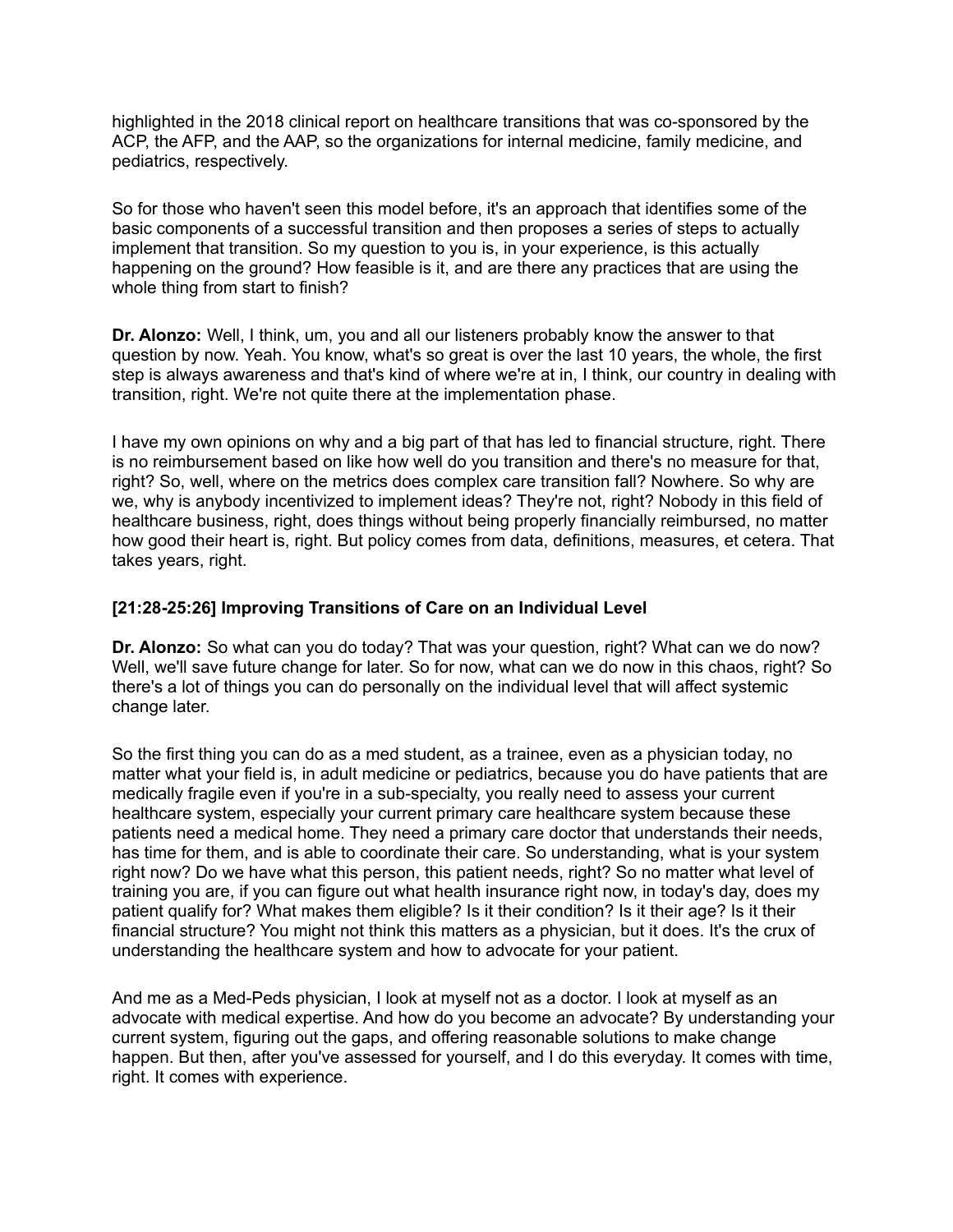And honestly, I learned so much from my patients and their parents. They've figured out resources and I always ask them, they tell me, "Öh, I figured out this program for respite care," which is essentially giving caregivers a break, right. And I say, what program is it, do you like it? Can you please share with me? I learned from my parents and I write all these down. I said, is it okay if I share with other parents? That's what I learned. And I've learned this through years.

So then, what's the next step? I teach this information to others. I teach it to my parents and patients. I teach it to my colleagues. I teach it even to my nurses and my medical assistants because it's important that we all are advocates, not just physicians, right. And that we all learn as much as we can.

The next thing I would really recommend is collect the information and network with other people that care about the same thing you do. Like right now, you have three Med-Peds doctors here, right? I just talked to my Med-Peds colleague and friend from medical school who's doing transitions in LA. Find the people that care about the same thing you do and exchange and collect information. Figure out in your region who are the sub-specialists that care for medically fragile children, right. Who are the pulmonologists on the adult side that can manage care for cerebral palsy kids that are 70 pounds? Who's comfortable doing that? Have a conversation. You just need a little list. You need 10 doctors in your county that are willing, able, and have the expertise, right. Okay, well that's, I love it and I love the one-on-one, but you know, we could go a step further. What if we created a website or a database of sub-specialty doctors and nurses and providers? And by the way, I'm copyrighting this idea.

**Dr. Jaeel:** It was like, I'll hop on that! It's so useful.

**Dr. Alonzo:** You either have a website or an app that connects the pediatric world to the adult world, specifically for medically fragile populations, which of course we would have to define. So how hard would that be in 2022? Not that hard, right? So, I mean, this is something we could do.

**[25:26-28:24] Inspiring Trainees to Care For Medically Complex/Fragile Populations Dr. Alonzo:** The other thing that's really important is really to inspire, right? People get afraid of taking care of medically complex, medically fragile people, because they don't have the training in medical school. They don't have the experience. They don't have, you know, they haven't trained with a doctor, you know, like me, right. I will talk to you about this forever. I'll make this exciting for you. You're going to love it for the rest of your life. The difference you're going to make, especially if you want to be a primary care doctor, right? So, that's really the crux of this.

You need to, we need to inspire our trainees to care about this population. Just like we have to require geriatric training, right? Because our elderly population is a big population. You have to. It is mandated that in your training, you need geriatrics, right? You have to have a certain proportion of patients that you care for be over the age of 65. Well, why is that? Let's go back to finances. Because residencies are funded by the government. The government tells you, "You need to know how to take care of people over 65." Great. So, why don't we convince the government? You need to fund us for this transitional population. Change the age of when we're cutting them off from things and we need to mandate that everybody in this country has one month of complex care training. Why can't we do that? We can.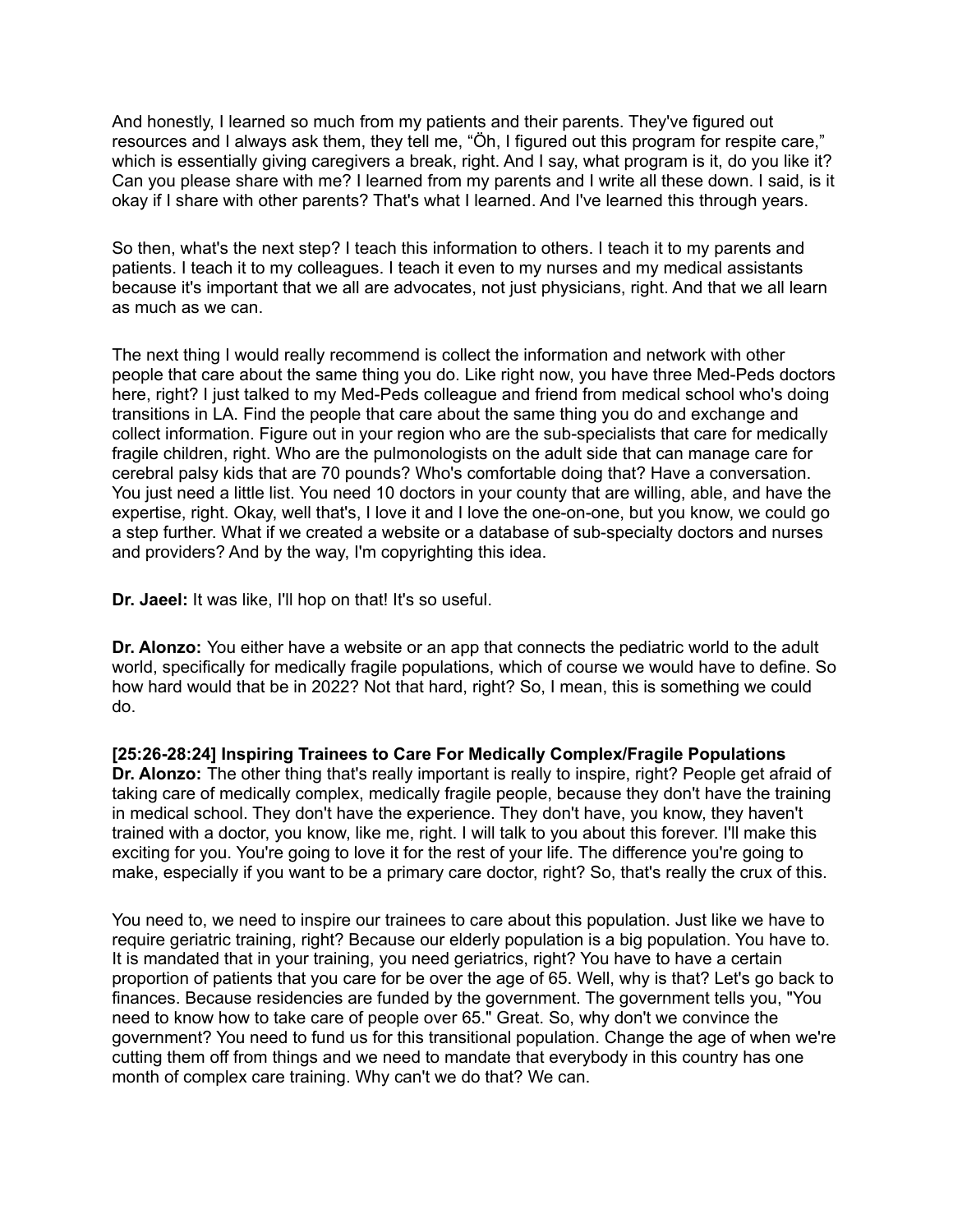The question is who is going to light the fire, right? Who's going to like, what is it, light the match to start the fire, right? But those are some things honestly, that you can do now. Um, whatever level of training you're in, but hopefully that answers your question. I'm happy to always talk to you guys, or any of our listeners about this topic, um, and work on, you know, solutions like for today and for the future.

**Dr. Kozman:** Absolutely. I mean, I love so many of the things you just said, and my Med-Peds heart is really happy right now, but obviously we're in a little Med-Peds bubble here. But I mean, our colleagues in family medicine, in internal medicine, in pediatrics, in many other specialties within physicianhood, but also I've relied very heavily on our nurse practitioners, physician assistants, um, physical and occupational therapists, social workers, nursing staff, so many different people within all of the different healthcare fields. Many of whom have more expertise and experience in these types of services for our patients than, as you mentioned, we as physicians get trained in.

And having this very multidisciplinary and collaborative approach, I think, has been, um, in my experience, very, very powerful to help get patients the things that they need mobilized for them and their caregivers. So I love that you talked about how we really need to tap into our networks and tap into those who also care about this. So, I really love the passion towards collaborating on these issues and all of the ideas that you said. I will support your copyright.

## **[28:24-31:20] Learning About the Healthcare System and Health Insurance**

**Dr. Alonzo:** Yeah. I mean, that's kinda how my brain functions, but I do want to make it really clear. I know it can be really scary to learn about insurance stuff, but you don't have to be an expert. You can do this as a med student. When I was a fellow, I messaged personally, directly, the CMOs of four different hospitals and I said, "Hi, I'm a neurodevelopmental fellow. This is what I want to do with my life. What do you think? Is there anything we could change in our current system? Are you willing to talk to me about it?" And every single one responded.

So I really just want to say, don't be intimidated. Don't be afraid. Don't feel like you have to be an expert or have 10 different degrees to understand the healthcare system. You learn it by experience, but even more, you learn it by connection and communication and being honest and just saying, I don't know much. Those connections will last you a lifetime, so as the structure changes, you will see that that will allow for better things to happen.

**Dr. Jaeel:** I love that idea. Just, I mean, jump in, like start somewhere. That's super inspiring. Yeah, because I, I'm one of those, I will be very honest. The financial aspects of the healthcare system intimidate me a lot and I rely very heavily on, like Maggie mentioned, our interdisciplinary team of case managers and social workers and they teach me so much.

I think taking that extra step and actually reaching out to them directly and trying to advocate for my patients, I've never done that, but I am super inspired now.

**Dr. Kozman:** Yeah, absolutely.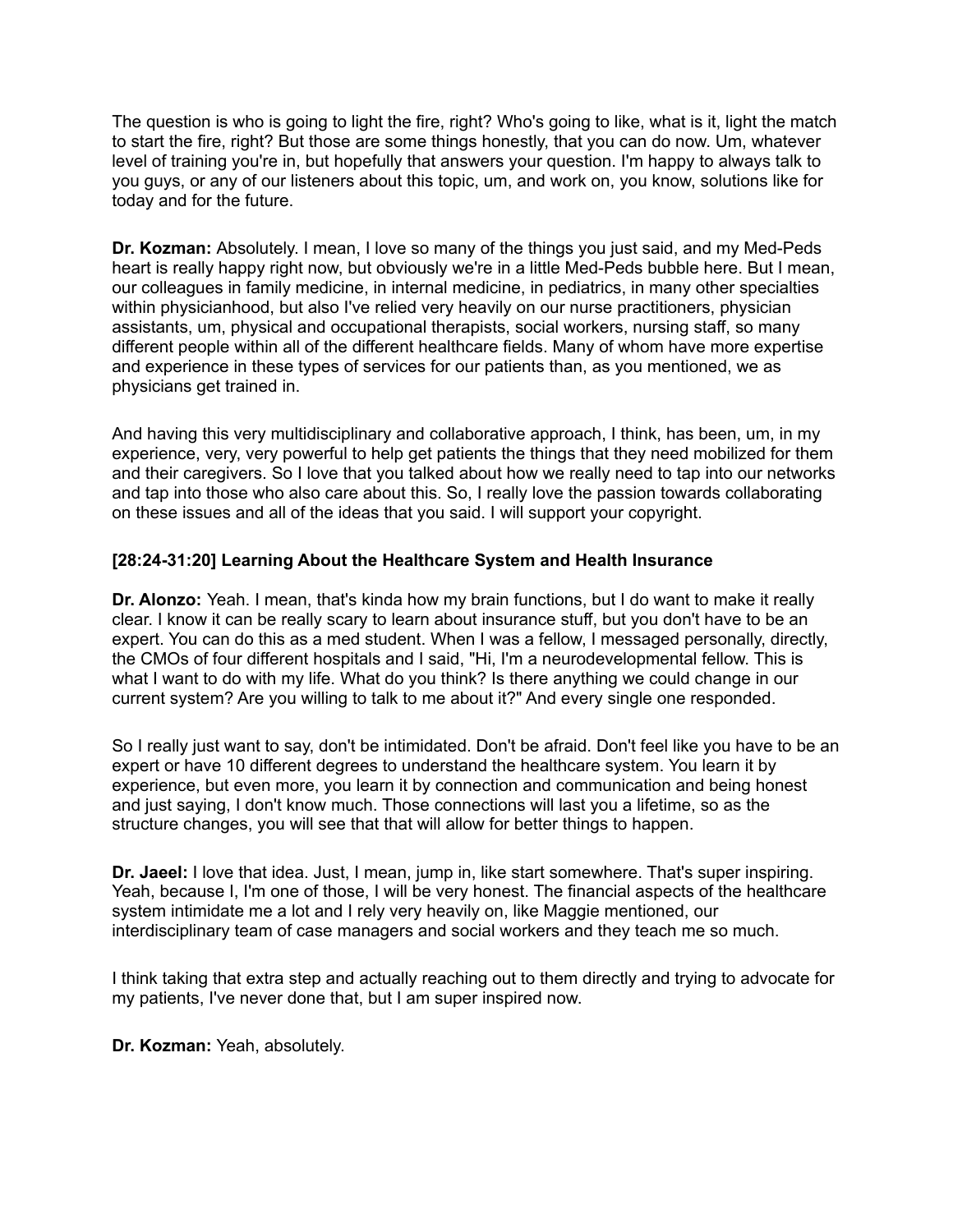**Dr. Alonzo:** I mean, the more you know, the better advocate you're going to be. Case managers and social workers, yes, they know a lot more than a regular physician. But when you're a complex care physician or physician for anything and you figure it out yourself, I guarantee you, you're going to have so much knowledge and be able to make so many different connections.

Just do it for fun. At nighttime, Google things. Just go Google, look at links, read about stuff. You will become the best advocate for your patient and just knowing and honestly just Googling.

**Dr. Kozman:** Yeah, the, the insurance chart, which I'm sure has its own iteration in every Med-Peds residency and family medicine residency, probably. Maybe others that I'm just not aware. The chart where you list the different insurances available to patients in your state or your country, um, by age is overwhelming and daunting. But the, just the, even your experience of having reached out to those leaders in these organizations to say, "Look, can we collaborate?", as opposed to us kind of always working in opposition, I think that's really inspirational.

And for them, you know, for our listeners in other states and other countries, um, Shirin already alluded to, you know, the different things, um, that are available for insurance for our patients in California. But Medi-Cal is MedicAid in California. Medicare is for those 65 and older. CCS is California Children's Services, which is specific, also government-funded, insurance for children who are medically fragile with a specific definition.

And so, maybe you're working in another state or another nation. We know we have a lot of, um, international listeners as well, and maybe your system does this better. And we would love to hear from you about ways that you do transitions of care between pediatric and adult healthcare mentalities and models in your nation, uh, and we'd love to learn more from you.

## **[31:20-32:18] Change Starts with You**

**Dr. Alonzo:** Yeah, I think that's a great, um, a great call to action, Maggie, for sure. And I really want to end with, with really saying that change starts with us. It starts with you. It doesn't start with a massive system or a massive corporation. It literally starts with you and your patient.

That's how change happens. Advocacy comes from parental groups for all of these patients, right? The parents lead a lot of change, so you can connect with your parent and be their, be their, you know, champion, right? They need a physician on their side.

Change is only going to happen with parents and doctors working together with the system. We're within the system, but we are not leading the systems. We are following the system years behind and that's what leads to our chaos. So let's join forces, right? Change starts with you and us.

**Dr. Jaeel:** That's amazing.

#### **[32:18-33:24] Closing**

**Dr. Kozman:** Yeah. Perfect way to bring our conversation to a close. Of course, we have, there's so much more we would love to keep talking to you about, Shirin, and learning from you. But thank you so much for starting off our discussion today with this episode.